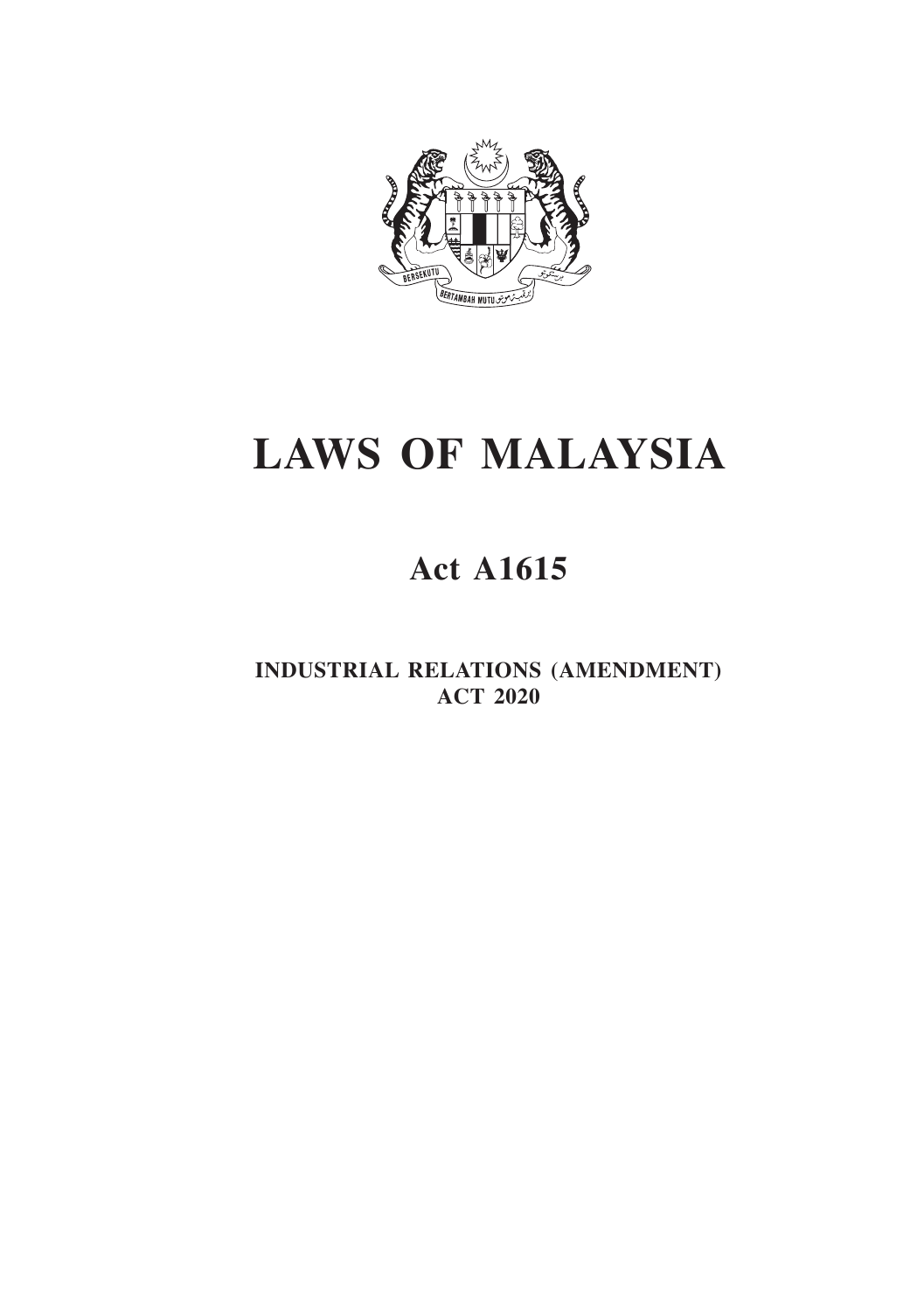| Date of Royal Assent                  | $\cdots$                  | $\cdots$ | 6 February 2020  |
|---------------------------------------|---------------------------|----------|------------------|
| Date of publication in the<br>Gazette | $\sim$ 100 km s $^{-1}$ . | $\cdots$ | 20 February 2020 |

**Publisher's Copyright C**

PERCETAKAN NASIONAL MALAYSIA BERHAD<br>All rights reserved. No part of this publication may be reproduced, stored in a retrieval system or transmitted in any form or by any means<br>electronic, mechanical, photocopying, recordin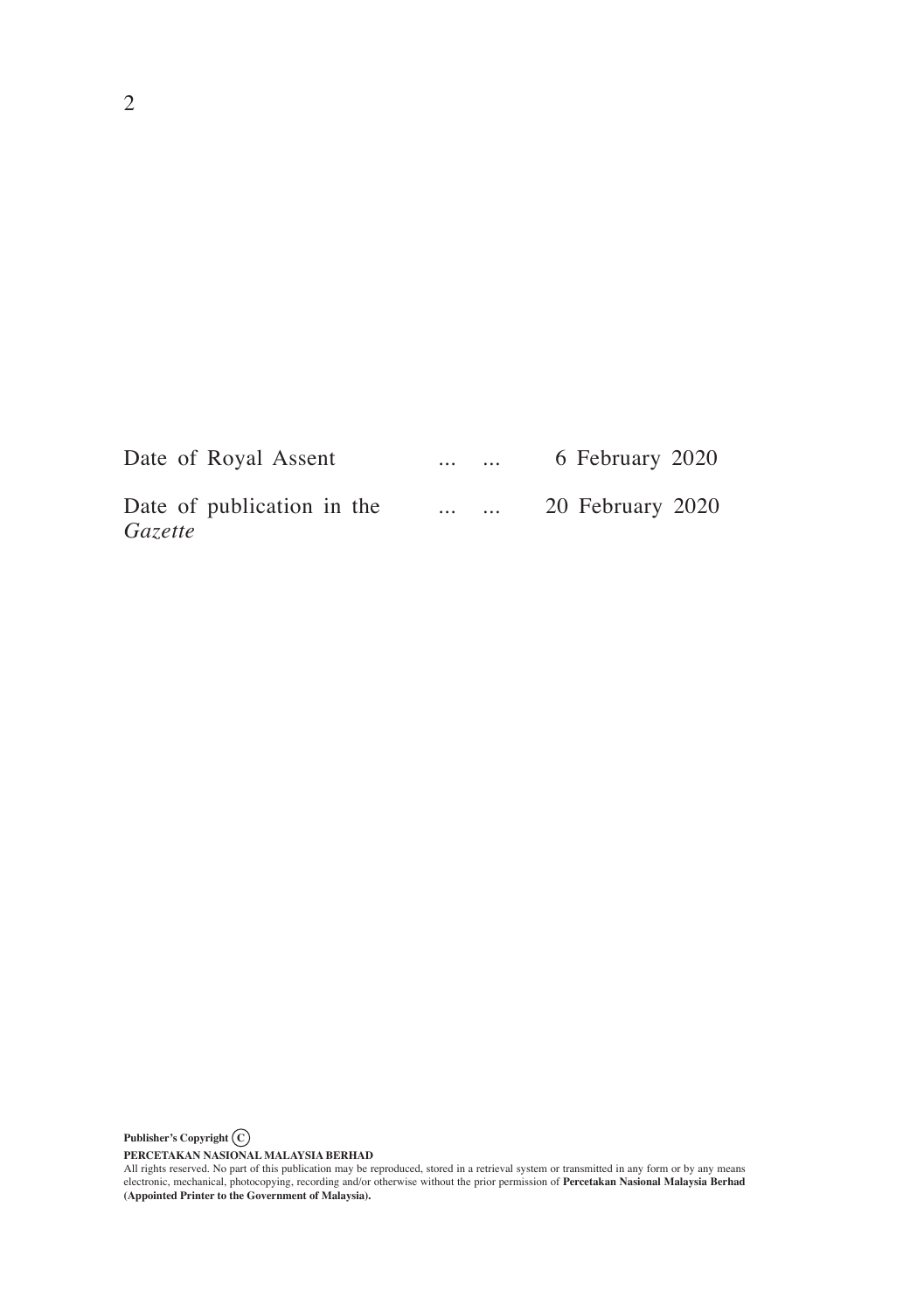## **LAWS OF MALAYSIA**

## **Act A1615**

## **INDUSTRIAL RELATIONS (AMENDMENT) ACT 2020**

An Act to amend the Industrial Relations Act 1967.

 $[$ 

**ENACTED** by the Parliament of Malaysia as follows:

#### **Short title and commencement**

**1.** (1) This Act may be cited as the Industrial Relations (Amendment) Act 2020.

(2) This Act comes into operation on a date to be appointed by the Minister by notification in the *Gazette* and the Minister may appoint different dates for the coming into operation of different provisions of this Act.

#### **Amendment of section 2**

**2.** The Industrial Relations Act 1967 [*Act 177*], which is referred to as the "principal Act" in this Act, is amended in section 2, by substituting for the definition of "President" the following definition:

'"President" means the President of the Court appointed under paragraph 21(1)*(a)* and includes the Deputy President of the Court appointed under paragraph 21(1)*(aa)*;'.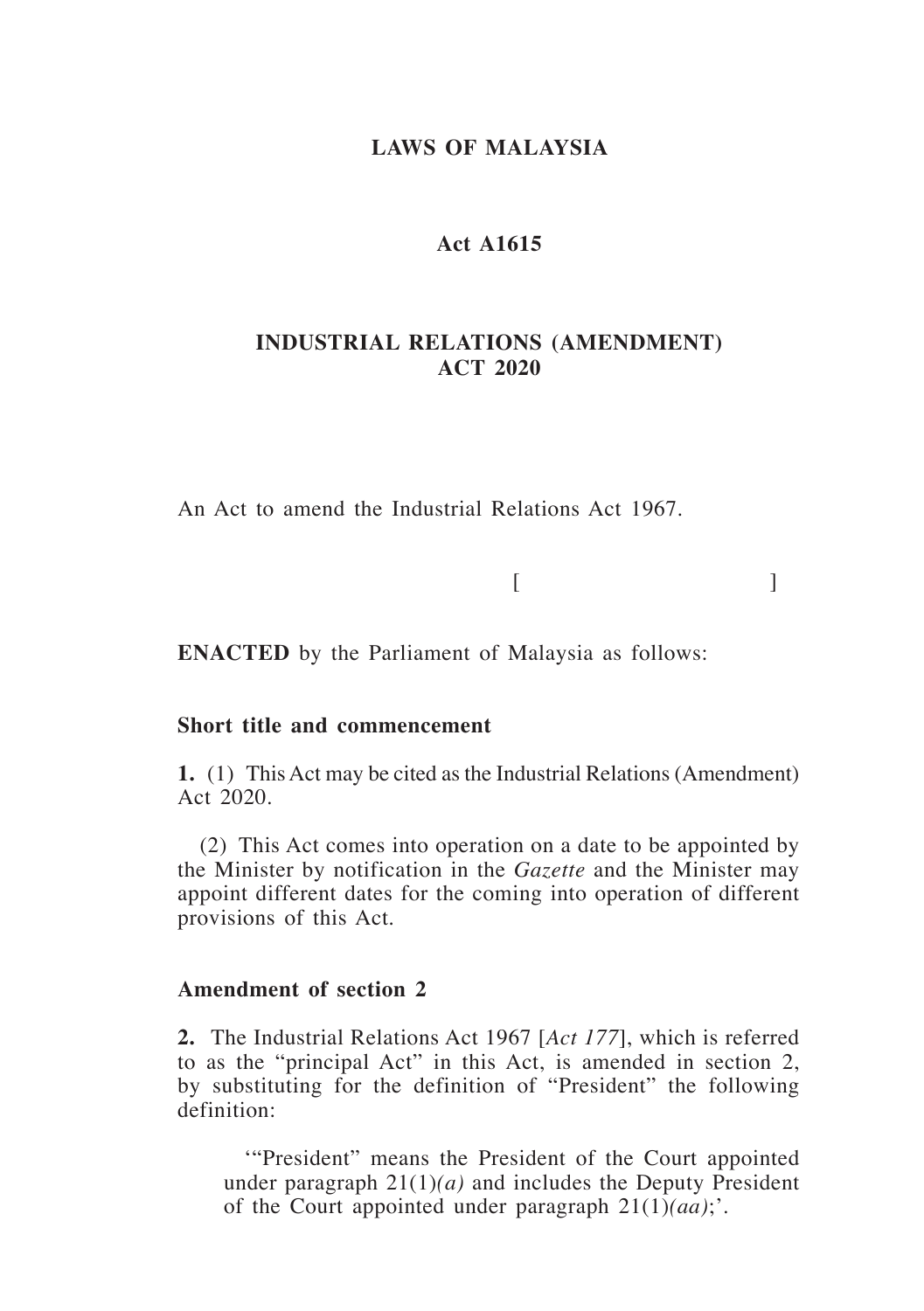- **3.** Section 8 of the principal Act is amended—
	- *(a)* in subsection (2), by substituting for the words "shall notify the Minister" the words "may, if he thinks fit, refer the complaint to the Court for hearing"; and
	- *(b)* by deleting subsection (2a).

#### **Amendment of heading of Part III**

**4.** The heading of Part III of the principal Act is amended by inserting after the words "**TRADE UNIONS**" the words "**AND SOLE BARGAINING RIGHTS**".

- **5.** Section 9 of the principal Act is amended—
	- *(a)* by deleting subsection (1c);
	- $(b)$  in subsection  $(1D)$ , by substituting for the words "Upon receipt of the notification under subsection (1c), the Minister" the words "Where the matter is not resolved under subsection (1b), the Director General";
	- $(c)$  in paragraph  $(3)(a)$ , by inserting after the words "accord recognition" the words "subject to the scope of membership of the trade union of workmen concerned as on the date of claim and in accordance with the constitution of the trade union of workmen making the claim";
	- *(d)* in paragraph (4a)*(a),* by substituting for the words "the competence of the trade union of workmen concerned" the words "the scope of membership of the trade union of workmen concerned as on the date of claim, whether it is in accordance with the constitution of the trade union of workmen making the claim";
	- *(e)* in paragraph (4a)*(b),* by substituting for the words "who are members of" the words "to indicate support for";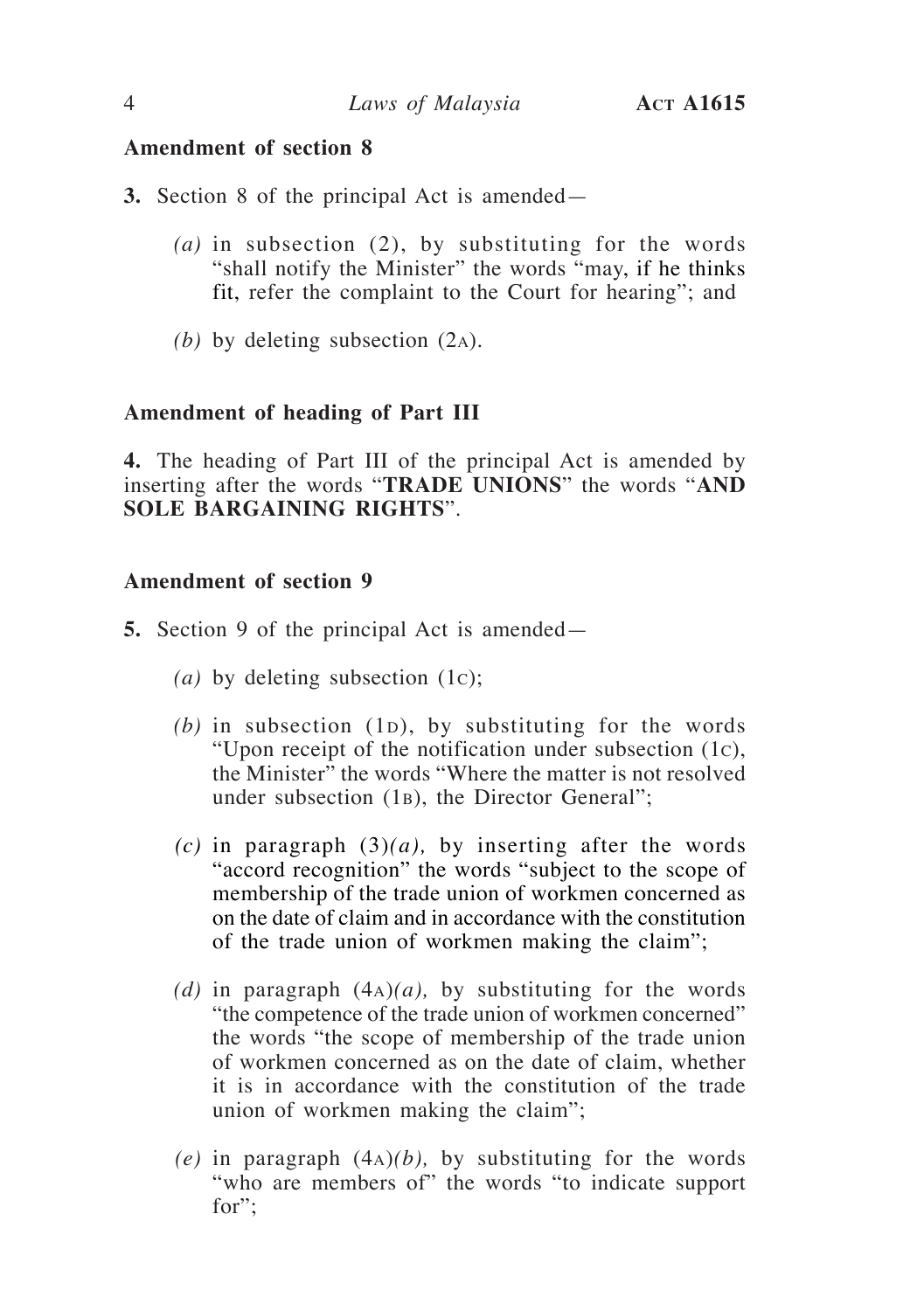- *(f)* by deleting paragraph (4b)*(b)*;
- *(g)* by deleting subsection (4c);
- *(h)* by substituting for subsection (5) the following subsection:

"(5) Upon ascertaining the matter under subsection (4a), the Director General shall give his decision. Where the Director General decides that recognition is to be accorded, such recognition shall be deemed to be accorded by the employer or trade union of employers concerned, as the case may be, from such date as the Director General may specify."; and

*(i)* by deleting subsection (6).

## **Amendment of section 10**

- **6.** Section 10 of the principal Act is amended—
	- *(a)* in subsection (1), by substituting for the word "Minister" the words "Director General"; and
	- (b) in paragraph  $(2)(b)$ , by substituting for the word "Minister" the words "Director General".

#### **Amendment of section 10<sup>a</sup>**

**7.** Section 10a of the principal Act is amended by substituting for the word "Minister" the words "Director General".

- **8.** Section 11 of the principal Act is amended—
	- *(a)* by substituting for the word "Minister" the words "Director General"; and
	- *(b)* by substituting for the words "three years" the words "one year".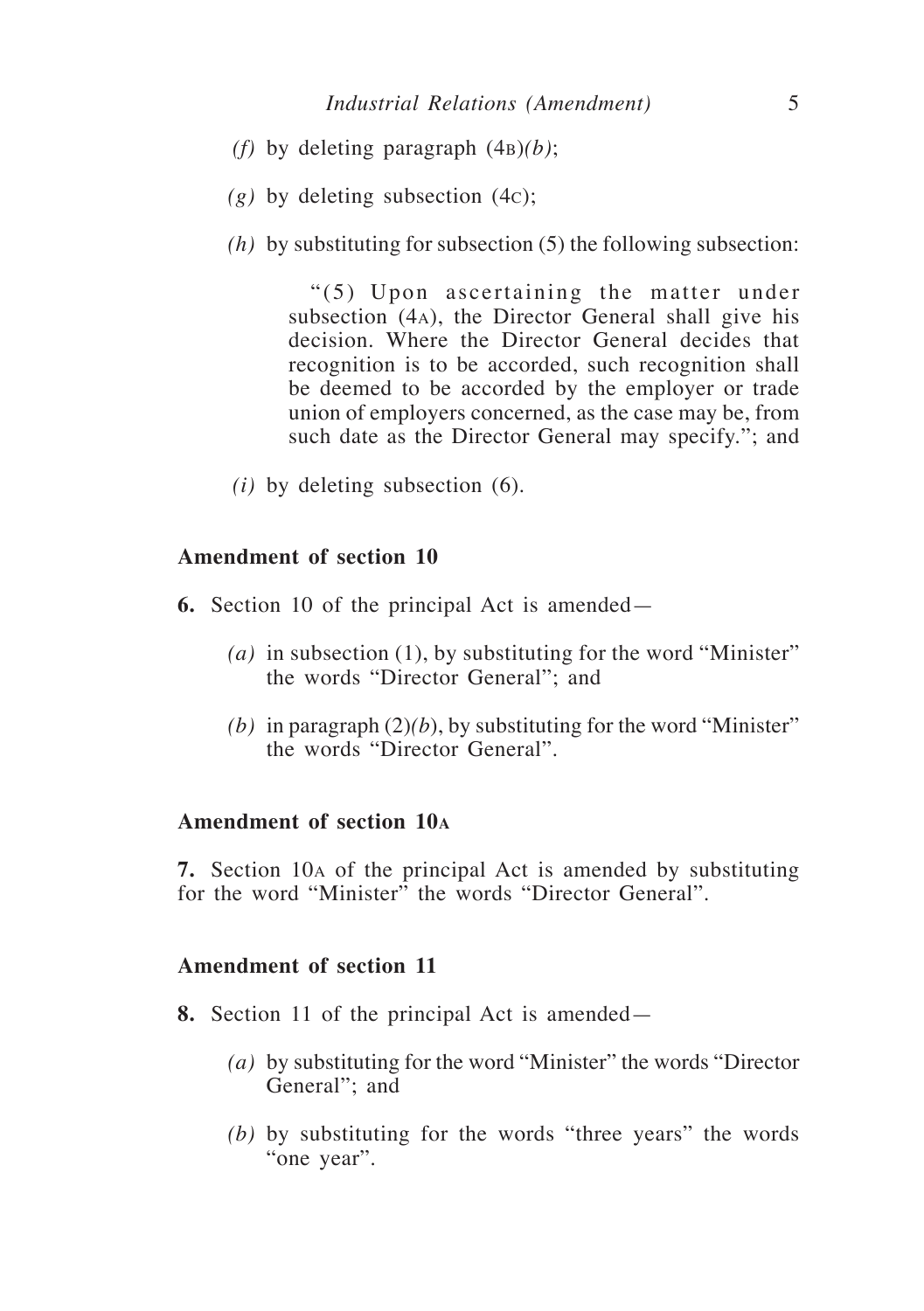**9.** Paragraph 12*(b)* of the principal Act is amended by substituting for the word "Minister" the words "Director General".

## **New sections 12a and 12b**

**10.** The principal Act is amended by inserting after section 12 the following sections:

## "**Sole bargaining rights**

**12a.** (1) Where more than one trade unions of workmen have been accorded recognition by the same employer or trade union of employers to represent the same workmen or class of workmen—

- *(a)* the trade unions of workmen concerned may decide among themselves which trade union of workmen shall have the sole bargaining rights to represent such workmen or class of workmen and shall notify the Director General; or
- *(b)* if there is no agreement as to which trade union of workmen has the sole bargaining rights to represent such workmen or class of workmen, the employer or trade union of employers or any trade union of workmen concerned, may make an application in writing to the Director General to determine which of the trade union of workmen has the sole bargaining rights to represent such workmen or class of workmen.

(2) Upon receiving an application in writing under paragraph  $(1)(b)$ , the Director General may take such steps to determine the application or to make such enquiries by way of secret ballot, to ascertain the highest number of votes indicating the preference for a trade union of workmen to have the sole bargaining rights to represent such workmen or class of workmen.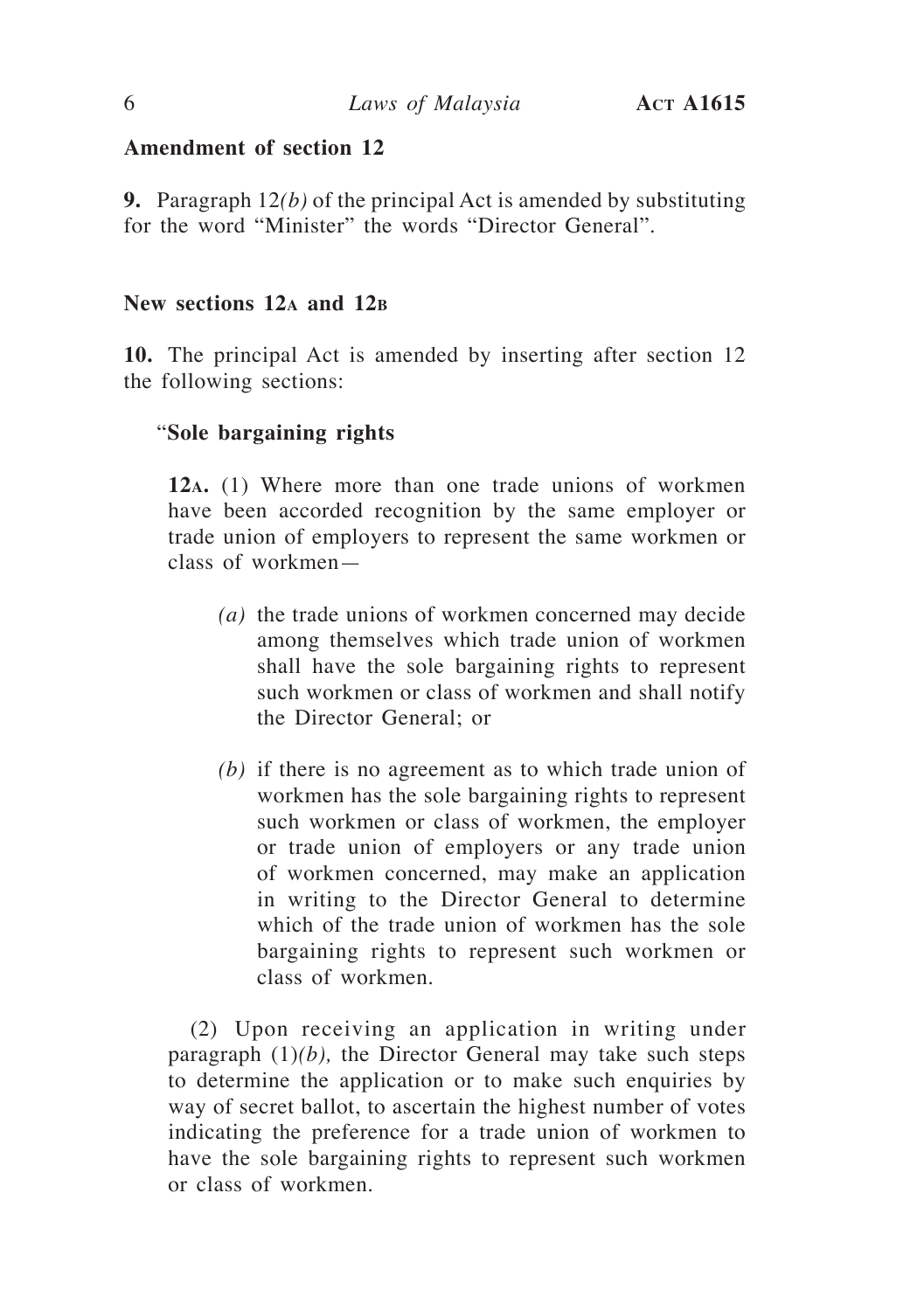(3) Where the result of the secret ballot shows a tie, a further secret ballot shall be carried out by the Director General until the highest number of votes indicating the preference for a trade union of workmen to have the sole bargaining rights to represent such workmen or class of workmen is ascertained.

(4) Upon ascertaining the matter under subsection (1), (2) or (3), the Director General shall decide that the trade union of workmen which obtained the highest number of votes shall have the sole bargaining rights to represent such workmen or class of workmen.

(5) For the purposes of carrying out his functions under subsection  $(1)$ ,  $(2)$  or  $(3)$ , the Director General—

- *(a)* shall have the power to require the trade union of workmen, the employer or the trade union of employers concerned to furnish such information as he may consider necessary or relevant within the period specified in the requirement; and
- *(b)* may enter any place where any workman is being employed to examine any record or document, or to conduct a secret ballot.

(6) Where the Director General has made a decision under subsection (4), the trade union of workmen which the Director General has decided to have obtained the highest number of votes shall have the sole bargaining rights to represent such workmen or class of workmen.

(7) Subject to section 12b, the sole bargaining rights to represent such workmen or class of workmen granted pursuant to this section shall cease to exist in the event another trade union of workmen has obtained the sole bargaining rights to represent such workmen or class of workmen.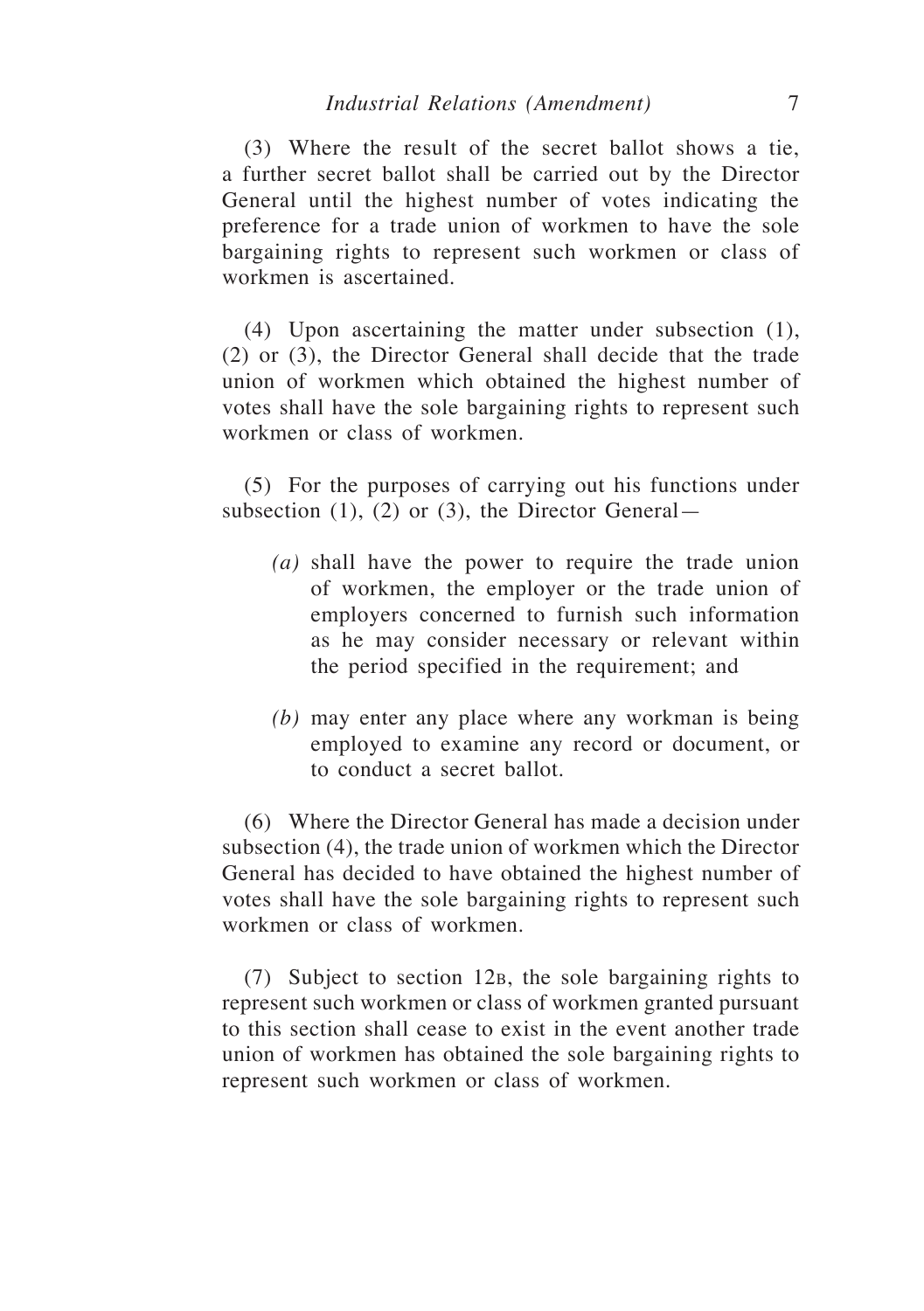#### **Trade unions obtained sole bargaining rights**

**12b.** Where a trade union of workmen has obtained the sole bargaining rights to represent any workmen or class of workmen whether by a decision of the Director General or otherwise, no other trade unions of workmen shall have the sole bargaining rights to represent such workmen or class of workmen unless a period of three years has elapsed after the sole bargaining rights to represent such workmen or class of workmen has been obtained or the trade union of workmen which has obtained the sole bargaining rights is no longer in existence.".

#### **Amendment of section 13**

- **11.** Section 13 of the principal Act is amended—
	- $(a)$  in subsection  $(1)$ 
		- (i) by inserting after the words "Where a" the word "sole"; and
		- (ii) by inserting after the words "trade union of employers" the words ", or pursuant to a decision of the trade unions of workmen or the Director General, under section 12a";
	- *(b)* in subsection (2), by substituting for the full stop a colon;
	- *(c)* by inserting after subsection (2) the following proviso:

"Provided that where there is an existing collective agreement between an employer and a trade union of workmen which represents the same workmen or any class of workmen or between a trade union of employers and a trade union of workmen which represents the same workmen or any class of workmen which is still in force, an invitation to commence collective bargaining shall only be made ninety days or less before the expiry of such collective agreement."; and

*(d)* in subsection (3), by substituting for the words "procedures of promotion of workmen" the words "matters specified in paragraphs *(a)* to *(f)*".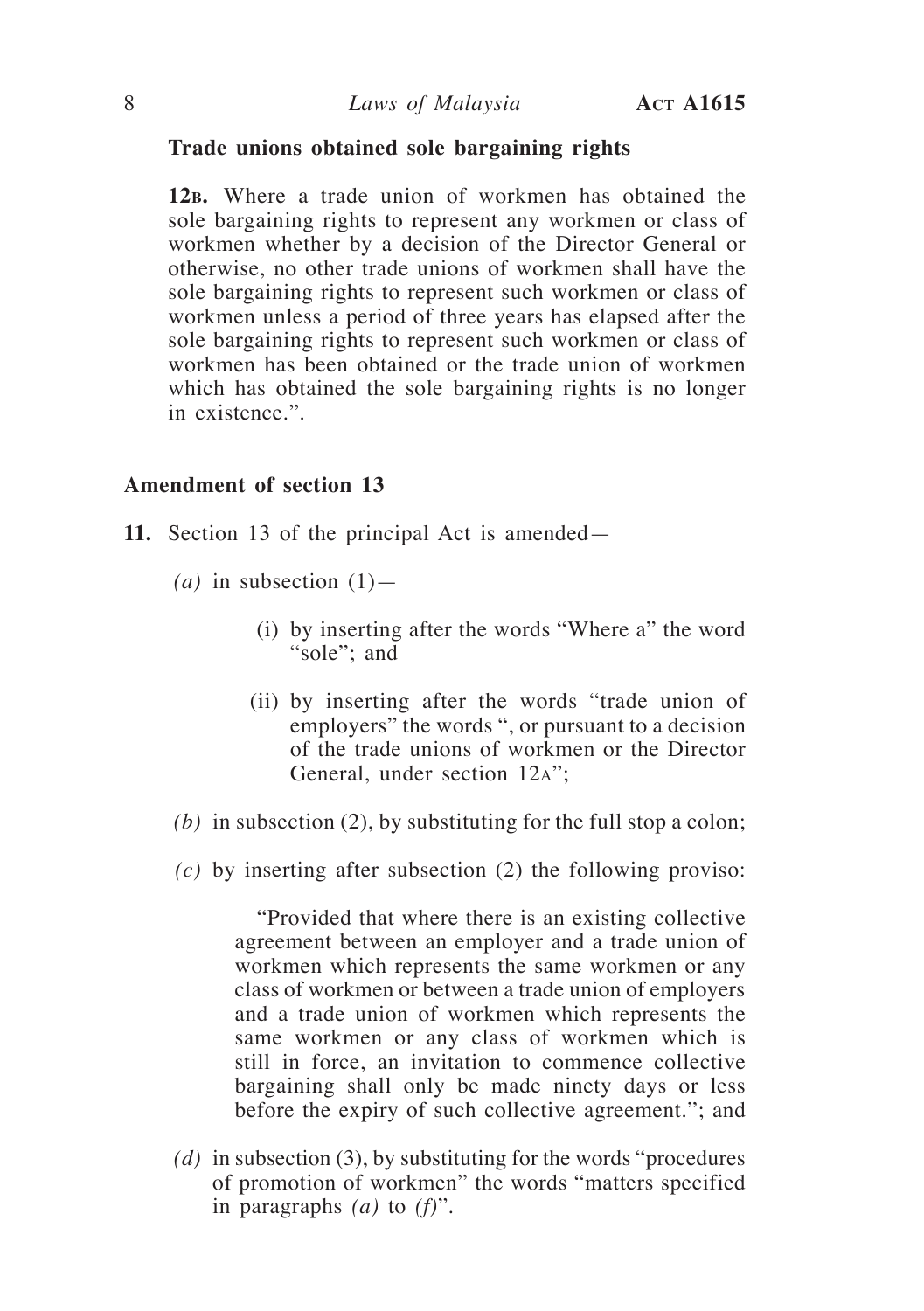- **12.** Section 20 of the principal Act is amended—
	- *(a)* in subsection (2), by deleting the words "; where the Director General is satisfied that there is no likelihood of the representations being settled, he shall notify the Minister accordingly";
	- *(b)* by substituting for subsection (3) the following subsection:

"(3) Where the Director General is satisfied that there is no likelihood of the representations being settled under subsection (2), the Director General shall refer the representations to the Court for an award.";

- *(c)* in subparagraph  $(6)(a)(ii)$ , by deleting the word "or";
- (d) in subparagraph  $(6)(a)(iii)$ , by substituting for the word "and" the word "or";
- *(e)* by inserting after subparagraph  $(6)(a)(iii)$  the following subparagraph:
	- "(iv) be represented by any other person except an advocate and solicitor, duly authorized by the employer in writing and subject to the permission of the Director General; and";
- *(f)* in subparagraph  $(6)(b)(ii)$ , by deleting the word "or";
- $(g)$  in subparagraph  $(6)(b)(iii)$ , by substituting for the full stop the words "; or";
- *(h)* by inserting after subparagraph  $(6)(b)(iii)$  the following subparagraph:
	- "(iv) be represented by any other person except an advocate and solicitor, duly authorized by the workman in writing and subject to the permission of the Director General.";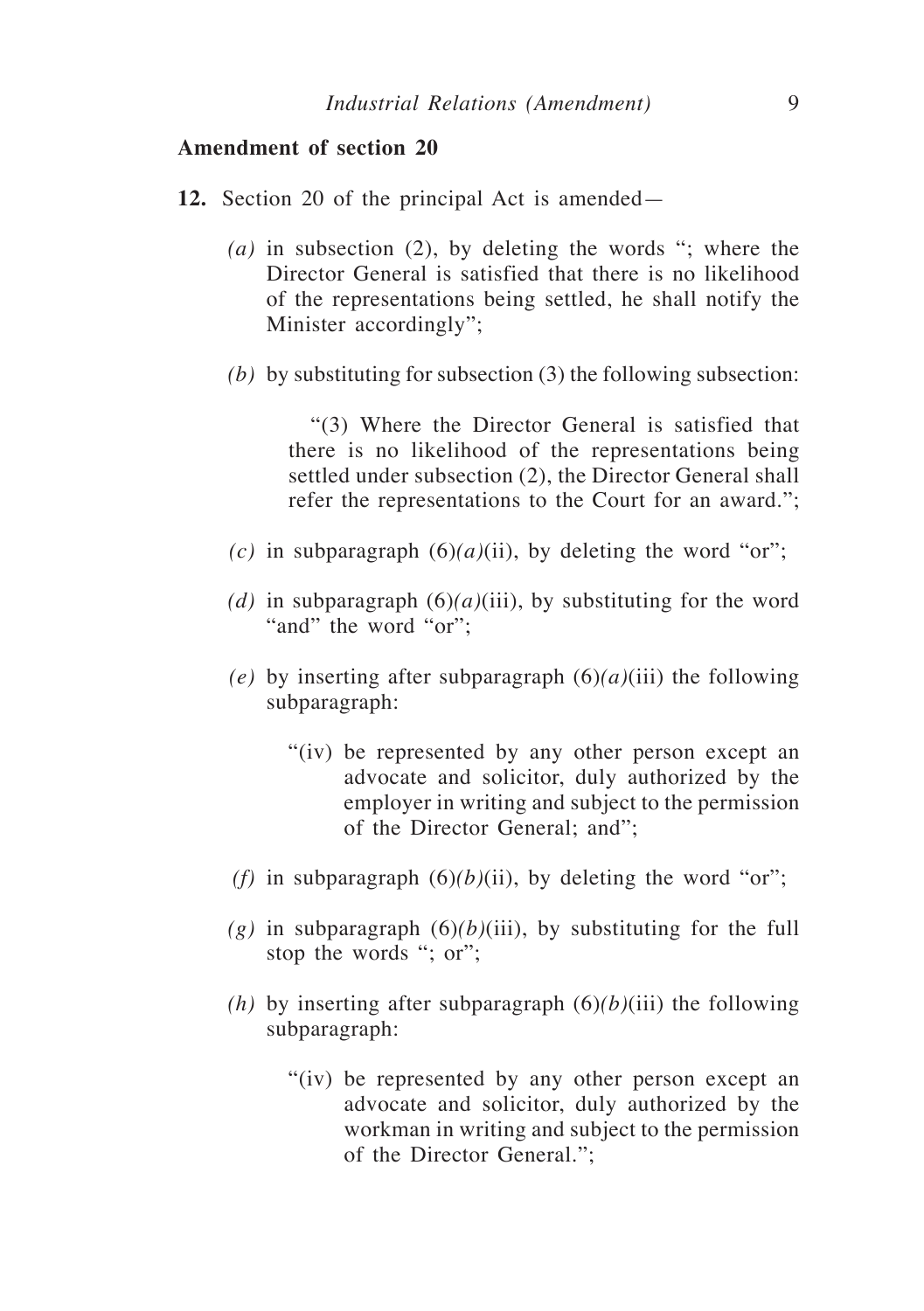*(i)* by inserting after subsection 20(6) the following subsection:

"(6a) In any proceeding under this section, where a workman being under a mental disability and not having a guardian *ad litem*, a next-of-kin of the workman may apply to the High Court for an order to appoint a guardian *ad litem* for the workman."; and

*(j)* in subsection (7), by deleting the words ", adviser, consultant or by any other person whatsoever".

## **Amendment of section 21**

- **13.** Section 21 of the principal Act is amended—
	- (a) in paragraph  $(1)(a)$ , by deleting the word "and"; and
	- *(b)* by inserting after paragraph  $(1)(a)$  the following paragraph:
		- "*(aa)* a Deputy President who shall be appointed by the Yang di-Pertuan Agong; and".

## **Amendment of section 22**

**14.** Subsection 22(5) of the principal Act is amended by substituting for the words "or any application for reference to the High Court under subsection  $33A(1)$ " the words "or any complaint of non-compliance of an award for a reference made under subsection  $20(3)$ ".

## **Amendment of section 23**

**15.** Subsection 23(4) of the principal Act is amended by substituting for the words "or any application for reference to the High Court under subsection 33a(1)" the words "or any complaint of non-compliance of an award for a reference made under subsection 20(3)".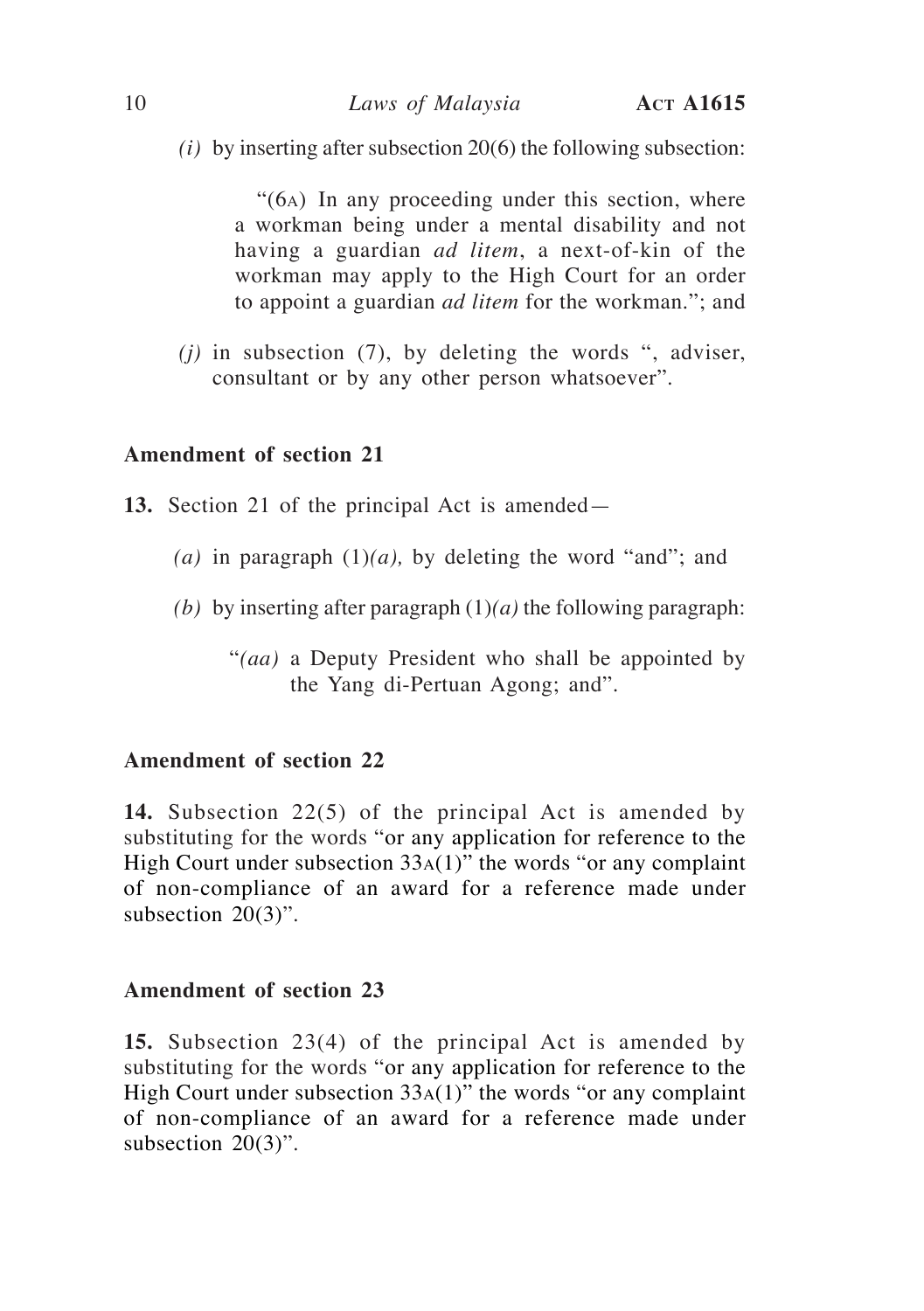- **16.** Section 23a of the principal Act is amended—
	- *(a)* by renumbering the existing section as subsection (1); and
	- *(b)* by inserting after subsection (1) as renumbered the following subsection:

"(2) Notwithstanding subsection (1), a qualified person as defined in the Legal Profession Act 1976 [*Act 166*] or any laws replacing it, with at least fifteen years of experience in labour and industrial relations in the ministry charged with the responsibility for human resources may be considered for appointment as a Chairman under subsection 23(2).".

## **Amendment of section 25**

**17.** Section 25 of the principal Act is amended by inserting after subsection (2) the following subsection:

"(3) The persons appointed under subsection (1) shall be persons from the Industrial Relations Officers Scheme of Service and such appointments shall be published in the *Gazette*.".

## **Amendment to section 26**

**18.** Section 26 of the principal Act is amended in subsection (2)—

- *(a)* by substituting for the full stop at the end of the proviso a colon; and
- *(b)* by inserting after the proviso, the following proviso:

"Provided further that where the trade dispute relates to a refusal to commence collective bargaining or a deadlock in collective bargaining, reference to the Court shall not be made without the consent in writing of the parties unless—

*(a)* the trade dispute relates to the first collective agreement;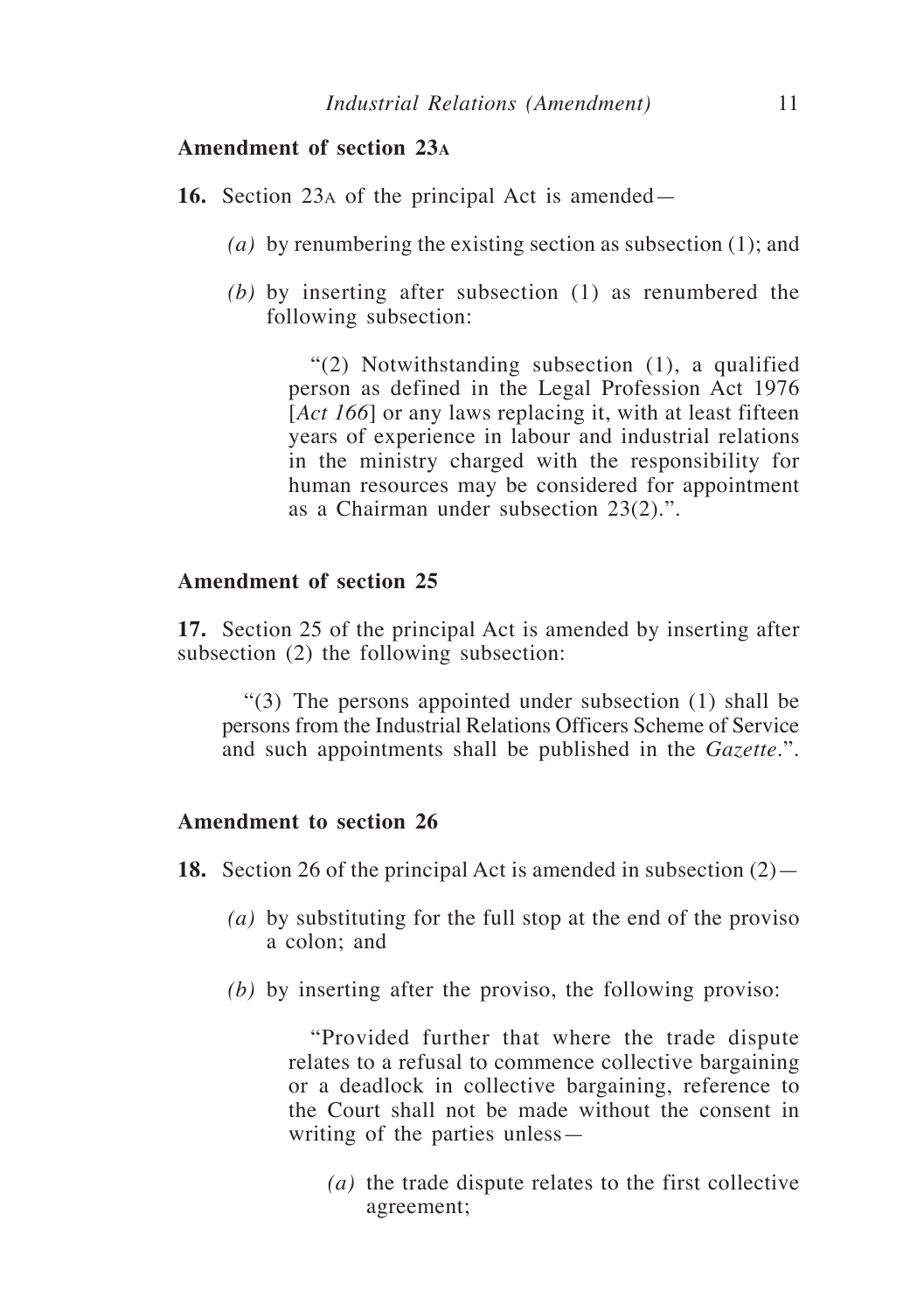- *(b)* the trade dispute refers to any essential services specified in the First Schedule;
- *(c)* the trade dispute would result in acute crisis if not resolved expeditiously; or
- *(d)* the parties to the trade dispute are not acting in good faith to resolve the trade dispute expeditiously.".

- **19.** Section 29 of the principal Act is amended—
	- *(a)* by inserting after paragraph *(d)* the following paragraph:
		- "*(da)* hear and determine the matter before it notwithstanding the fact that the date of dismissal stated in the Director General's reference under subsection  $20(3)$  is  $-$ 
			- (i) disputed by any party to the proceedings; or
			- (ii) incorrect,

wherein the Court shall be vested with the power to determine the date of the dismissal when hearing and determining the matter before it;"; and

- *(b)* by inserting after paragraph *(e)* the following paragraph:
	- "*(ea)* continue to conduct its proceedings notwithstanding the death of the workman who made the representations under subsection 20(1);".

#### **Amendment of section 30**

**20.** Section 30 of the principal Act is amended—

*(a)* by inserting after subsection (1) the following subsection:

"(1<sub>A</sub>) An award made under subsection  $(1)$  for the payment of money shall carry interest at the rate of eight per centum per annum, or such lesser rate as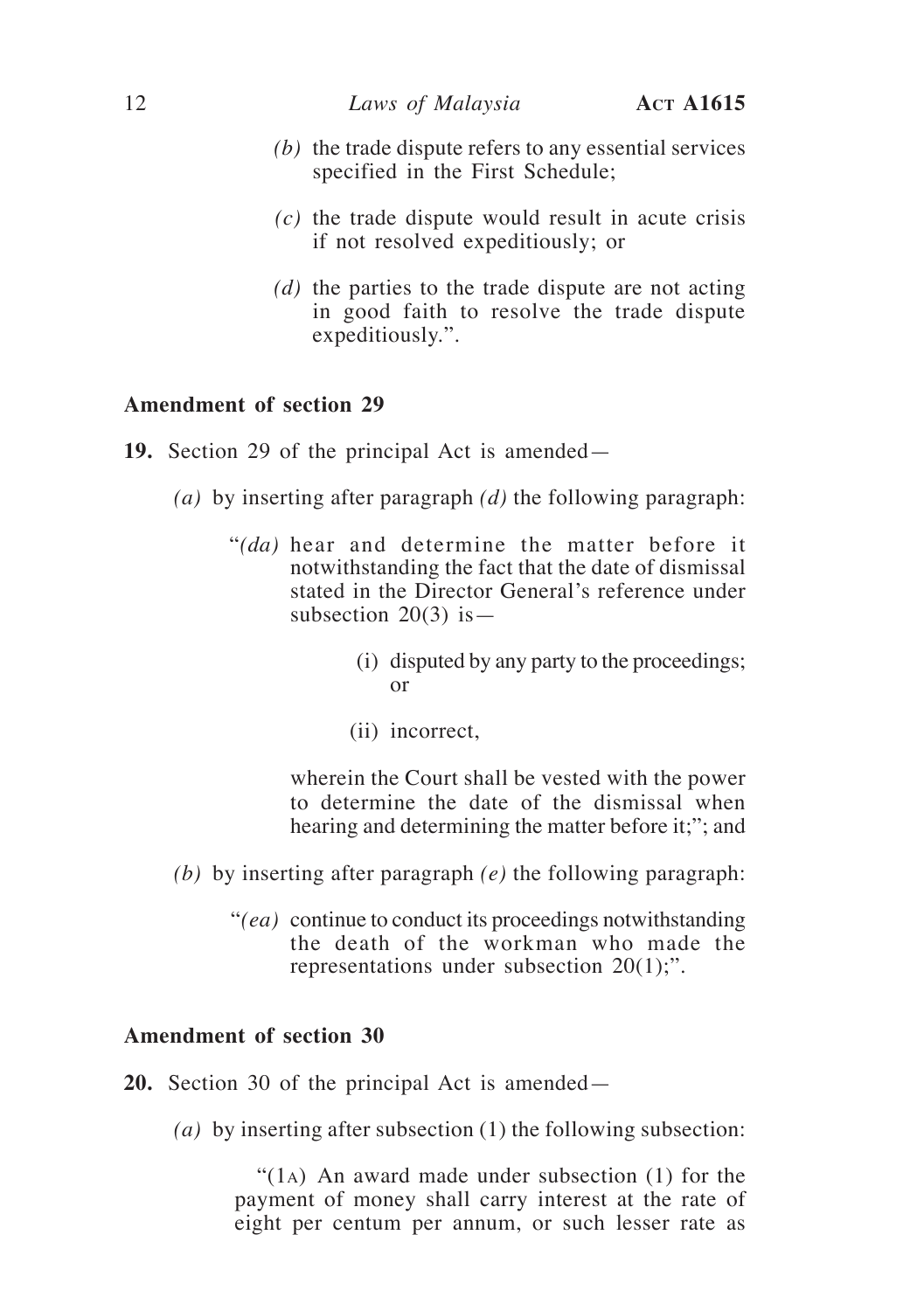the Court may direct, the interest to be calculated commencing on the thirty-first day from the date of the making of the award until the day the award is satisfied;

Provided that the Court, on an application made by the aggrieved party within thirty days from the date of the making of the award, is satisfied that special circumstances exist, may determine any other date from which the interest is to be calculated.";

- *(b)* in subsection (6a), by substituting for the full stop at the end of the sentence a colon;
- *(c)* by inserting after subsection (6a) the following proviso:

"Provided that this subsection is not applicable to a dismissal that relates to section 4, 5 or 7 of this Act.";

*(d)* by inserting after subsection (6a) the following subsection:

"(6b) Notwithstanding subsection (6), the Court, in making an award in relation to a reference under subsection 20(3) in respect of a deceased workman, shall have the power to award backwages or compensation *in lieu* of reinstatement or both to the next-of-kin of the deceased workman."; and

- $(e)$  in subsection  $(7)$ 
	- (i) by substituting for the colon a full stop; and
	- (ii) by deleting the proviso.

- **21.** Subsection 32(1) of the principal Act is amended—
	- *(a)* in paragraph *(c)*, by deleting the word "and" appearing at the end of the paragraph;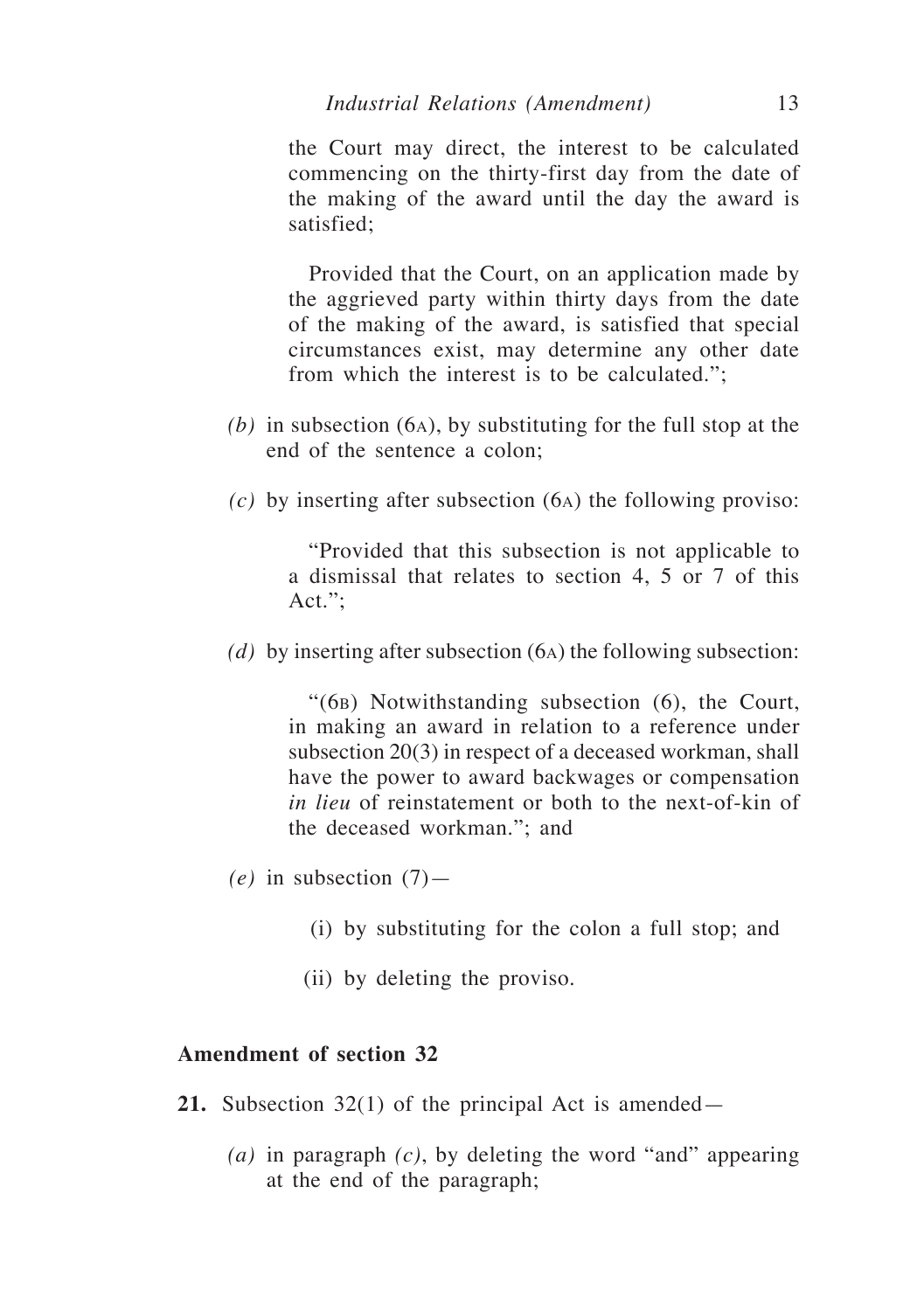- *(b)* in paragraph *(d),* by substituting for the full stop the words "; and"; and
- *(c)* by inserting after paragraph *(d)* the following paragraph:
	- "*(e)* the next-of-kin of the deceased workman in relation to a reference under subsection 20(3).".

**22.** The principal Act is amended by deleting section 33a.

## **Amendment of section 33<sup>b</sup>**

- 23. Section 33<sub>B</sub> of the principal Act is amended—
	- *(a)* by substituting for the shoulder note the following shoulder note:

## "**Stay of proceedings**"

- *(b)* by deleting subsection (1); and
- *(c)* in subsection (2), by substituting for the words "Subject to section 33a, no" the word "No".

#### **New section 33c**

**24.** The principal Act is amended by inserting after section 33<sup>b</sup> the following section:

## "**Appeal against an award to the High Court**

**33c.** (1) If any person is dissatisfied with an award of the Court made under section 30 such person may appeal to the High Court within fourteen days from the date of receipt of the award.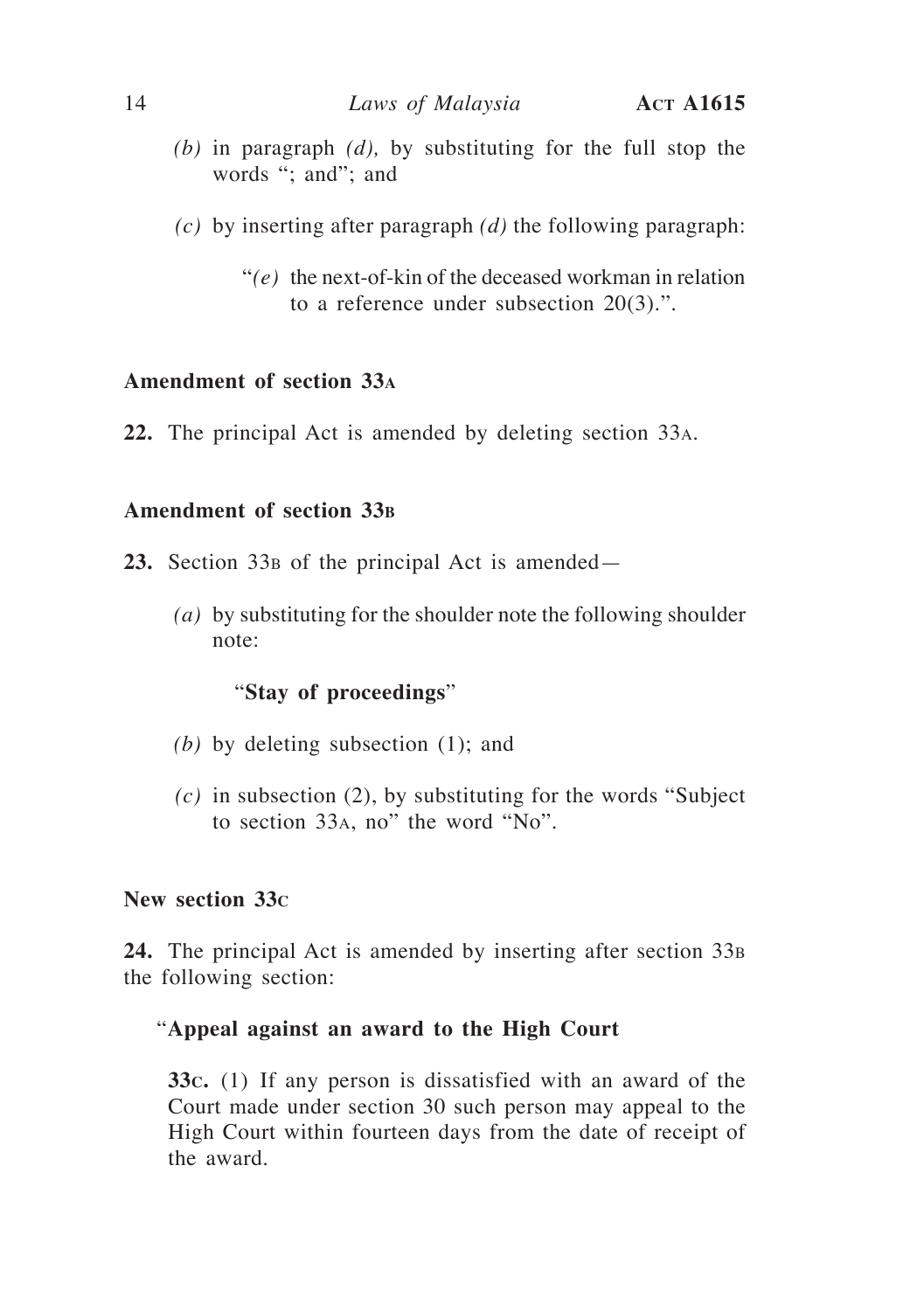(2) The procedure in an appeal to the High Court shall be the procedure in the Rules of Court 2012 [*P.U. (A) 205/2012*] for an appeal from a Sessions Court with such modifications as the circumstances may require.

(3) In dealing with such appeals, the High Court shall have like powers as if the appeal is from the Sessions Court.".

## **Amendment of section 40**

**25.** Subsection 40(3) of the principal Act is amended—

- *(a)* by deleting the words "imprisonment for a term not exceeding one year or to";
- *(b)* by substituting for the word "one" the word "five"; and
- *(c)* by deleting the words "or to both".

#### **New section 44<sup>a</sup>**

**26.** The principal Act is amended by inserting after section 44 the following section:

## "**Power to restrain strikes or lock-outs**

**44a.** The Minister may order a strike or lock-out to stop in the event if the strike or lock-out lasts beyond a certain time or extends beyond a certain scope, thus endangering the life, personal safety or health of the whole or part of the population.".

- **27.** Section 46 of the principal Act is amended—
	- $(a)$  in subsection  $(1)$ 
		- (i) by deleting the words "imprisonment for a term not exceeding one year or to";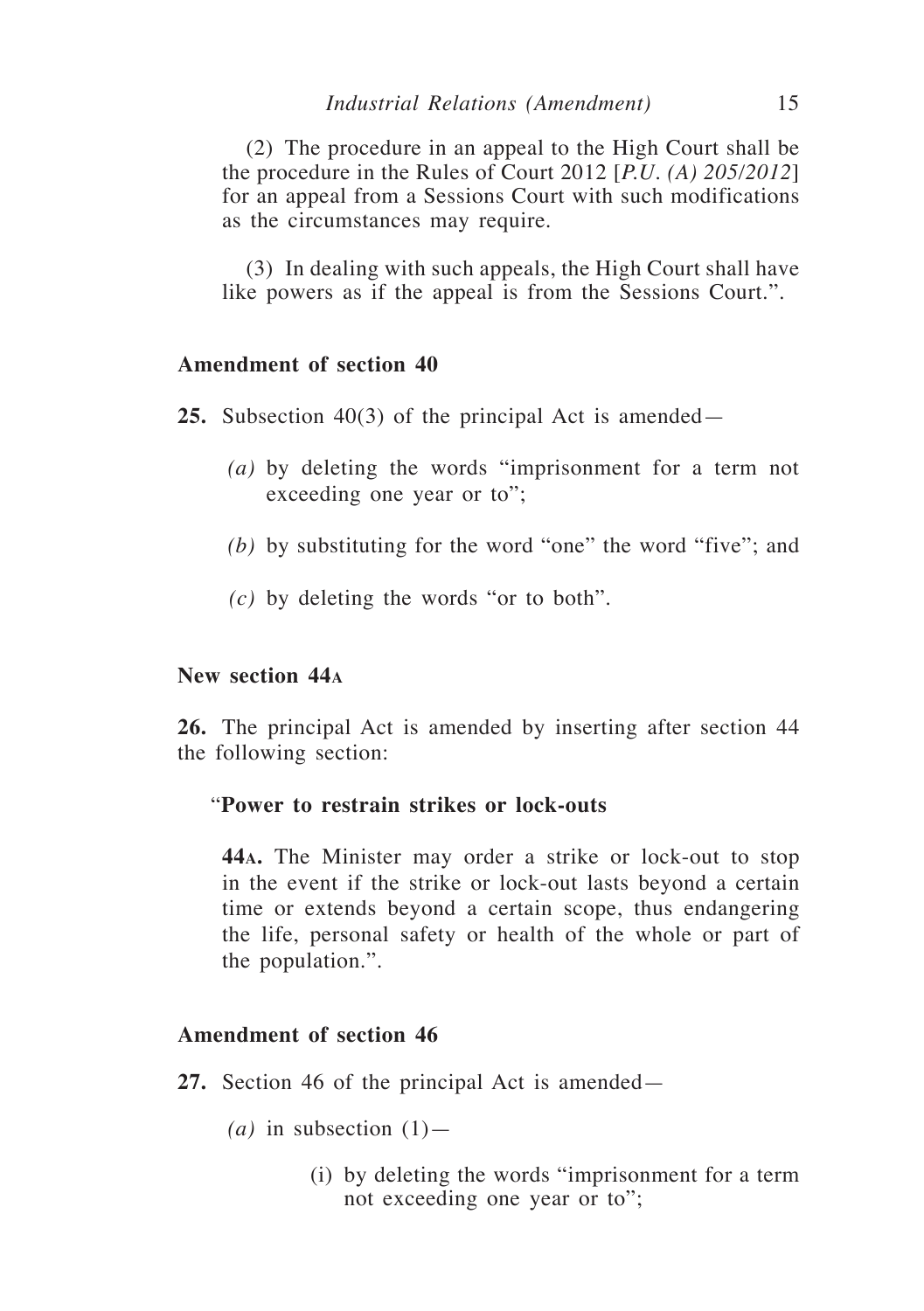- (ii) by substituting for the word "one" the word "five"; and
- (iii) by deleting the words "or to both"; and
- *(b)* in subsection  $(2)$ 
	- (i) by deleting the words "imprisonment for a term not exceeding one year or to";
	- (ii) by substituting for the word "one" the word "five"; and
	- (iii) by deleting the words "or to both".

**28.** Section 47 of the principal Act is amended by substituting for the word "one" the word "five".

#### **Amendment of section 48**

**29.** Section 48 of the principal Act is amended by substituting for the word "hundred" the word "thousand".

## **Amendment of section 52**

**30.** Section 52 of the principal Act is amended by inserting after subsection (2) the following subsection:

"(3) Notwithstanding subsection (1), Part VI shall apply to any service of or to any workman employed by, a statutory authority in which the Minister, after consultation with such statutory authority, by order published in the *Gazette* prescribe the name of the statutory authority.".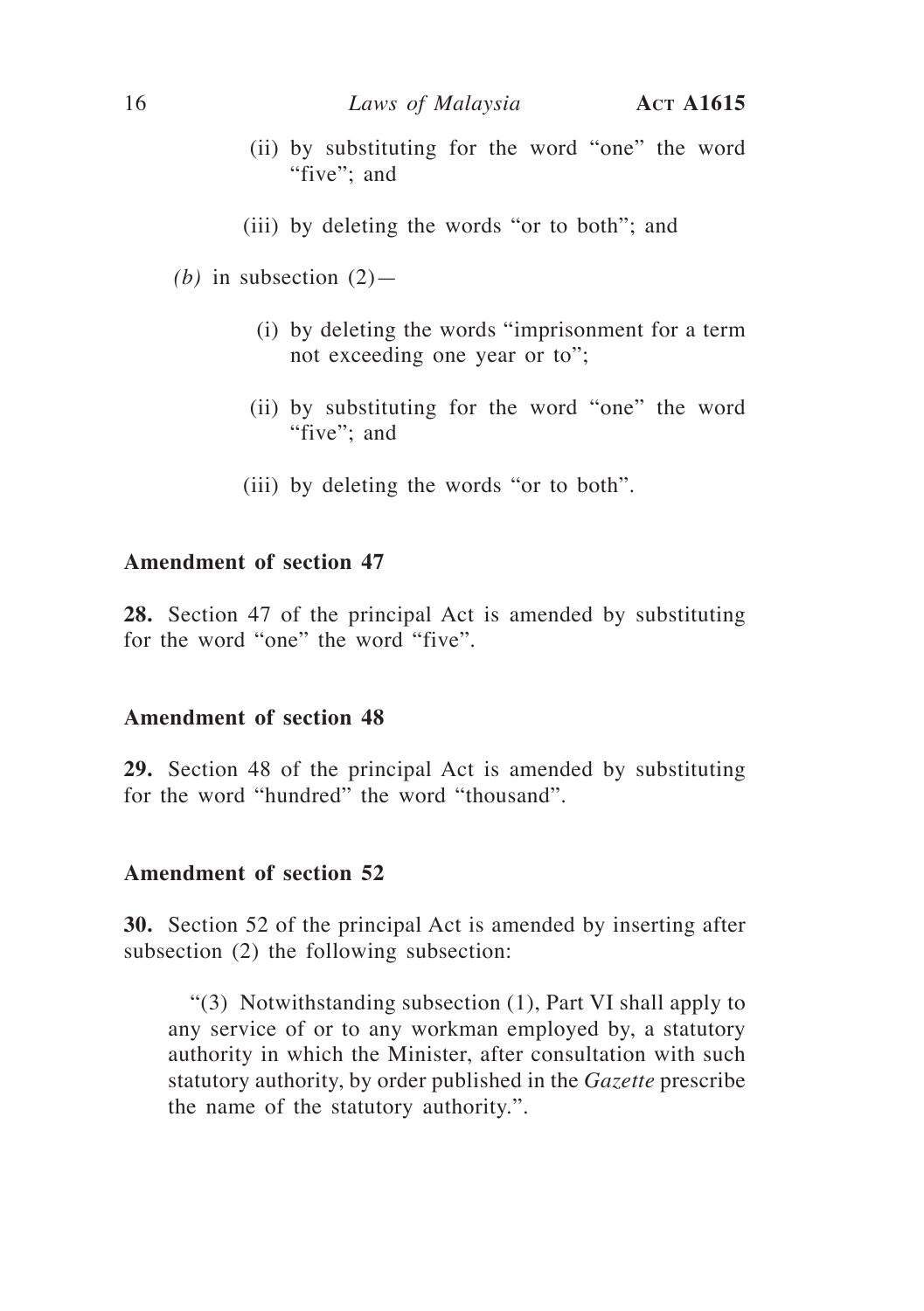- **31.** Section 56 of the principal Act is amended—
	- *(a)* in subsection (3)—
		- (i) by substituting for the word "two" the word "fifty"; and
		- (ii) by inserting after the words "further fine of" the words "not exceeding"; and
	- *(b)* by inserting after subsection (3) the following subsection:

"(3a) Where any person has been convicted of an offence under subsection (3), the court before which he was convicted may order the person to make any payment due to the workman by virtue of an order made under section 30.".

#### **Amendment of section 60**

- **32.** Subsection 60(1) of the principal Act is amended—
	- *(a)* in paragraph *(a)*, by inserting after the word "Act" the words "and any regulations made under this Act"; and
	- *(b)* by substituting for the word "five" the word "fifty".

- **33.** Section 62 of the principal Act is amended—
	- *(a)* in paragraph *(fa),* by deleting the word "and"; and
	- *(b)* by inserting after paragraph (*fa*) the following paragraph:
		- "*(fb)* provide for the procedures relating to the process of determining the sole bargaining rights; and".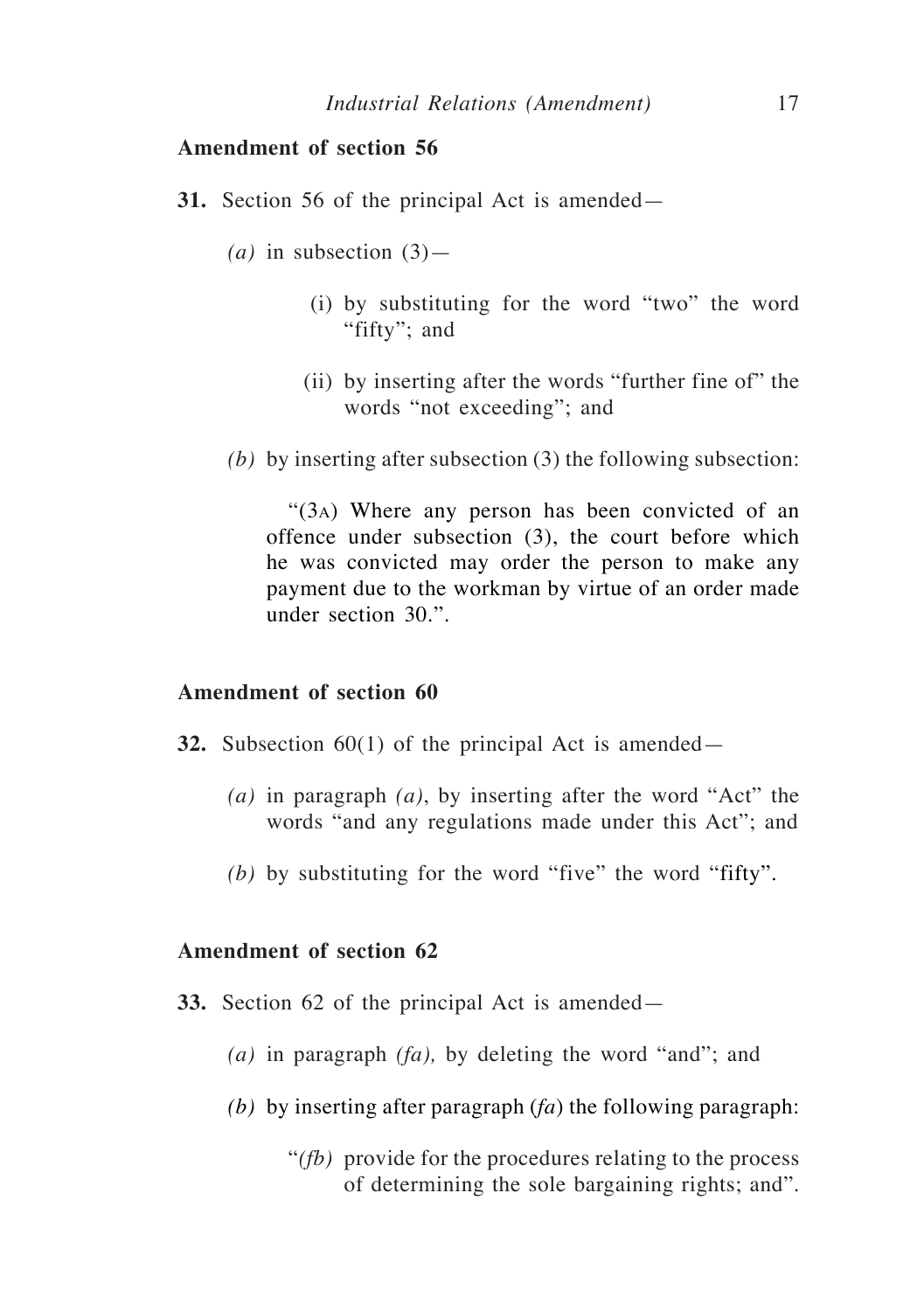## **Substitution of First Schedule**

**34.** The principal Act is amended by substituting for the First Schedule the following schedule:

#### "First Schedule

#### ESSENTIAL SERVICES

#### [Section 2]

- 1. Electricity services
- 2. Fire services
- 3. Prison services
- 4. Public health services
- 5. Public waste management services
- 6. Telegraph, telephone and telecommunication services
- 7. Water services
- 8. Any service provided by any of the following Departments of Government:
	- *(a)* Chemistry
	- *(b)* Civil Aviation
	- *(c)* Customs and Excise
	- *(d)* Immigration
	- *(e)* Marine
	- *(f)* Meteorology
	- *(g)* Printing
- 9. Services which are connected with, or related to, or which assist towards, the maintenance and functioning of the armed forces and the Royal Malaysian Police Force
- 10. Business and industries which are connected with the defence and security of Malaysia
- 11. Any section of any service, on the working of which the safety of the employees therein or of the establishment relating thereto depends